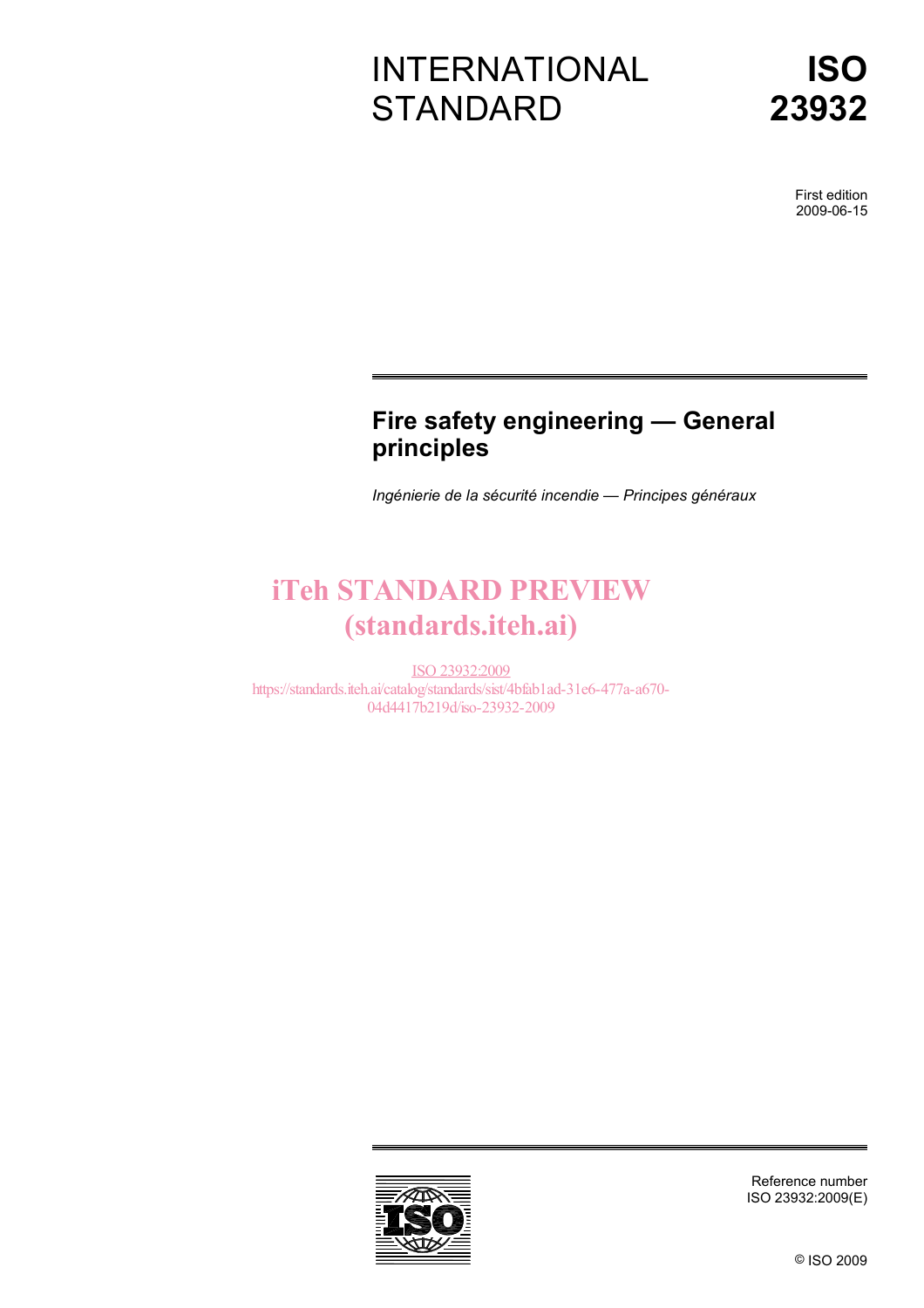#### **PDF disclaimer**

This PDF file may contain embedded typefaces. In accordance with Adobe's licensing policy, this file may be printed or viewed but shall not be edited unless the typefaces which are embedded are licensed to and installed on the computer performing the editing. In downloading this file, parties accept therein the responsibility of not infringing Adobe's licensing policy. The ISO Central Secretariat accepts no liability in this area.

Adobe is a trademark of Adobe Systems Incorporated.

Details of the software products used to create this PDF file can be found in the General Info relative to the file; the PDF-creation parameters were optimized for printing. Every care has been taken to ensure that the file is suitable for use by ISO member bodies. In the unlikely event that a problem relating to it is found, please inform the Central Secretariat at the address given below.

# iTeh STANDARD PREVIEW (standards.iteh.ai)

ISO 23932:2009 https://standards.iteh.ai/catalog/standards/sist/4bfab1ad-31e6-477a-a670- 04d4417b219d/iso-23932-2009



#### **COPYRIGHT PROTECTED DOCUMENT**

#### © ISO 2009

All rights reserved. Unless otherwise specified, no part of this publication may be reproduced or utilized in any form or by any means, electronic or mechanical, including photocopying and microfilm, without permission in writing from either ISO at the address below or ISO's member body in the country of the requester.

ISO copyright office Case postale 56 • CH-1211 Geneva 20 Tel. + 41 22 749 01 11 Fax + 41 22 749 09 47 E-mail copyright@iso.org Web www.iso.org

Published in Switzerland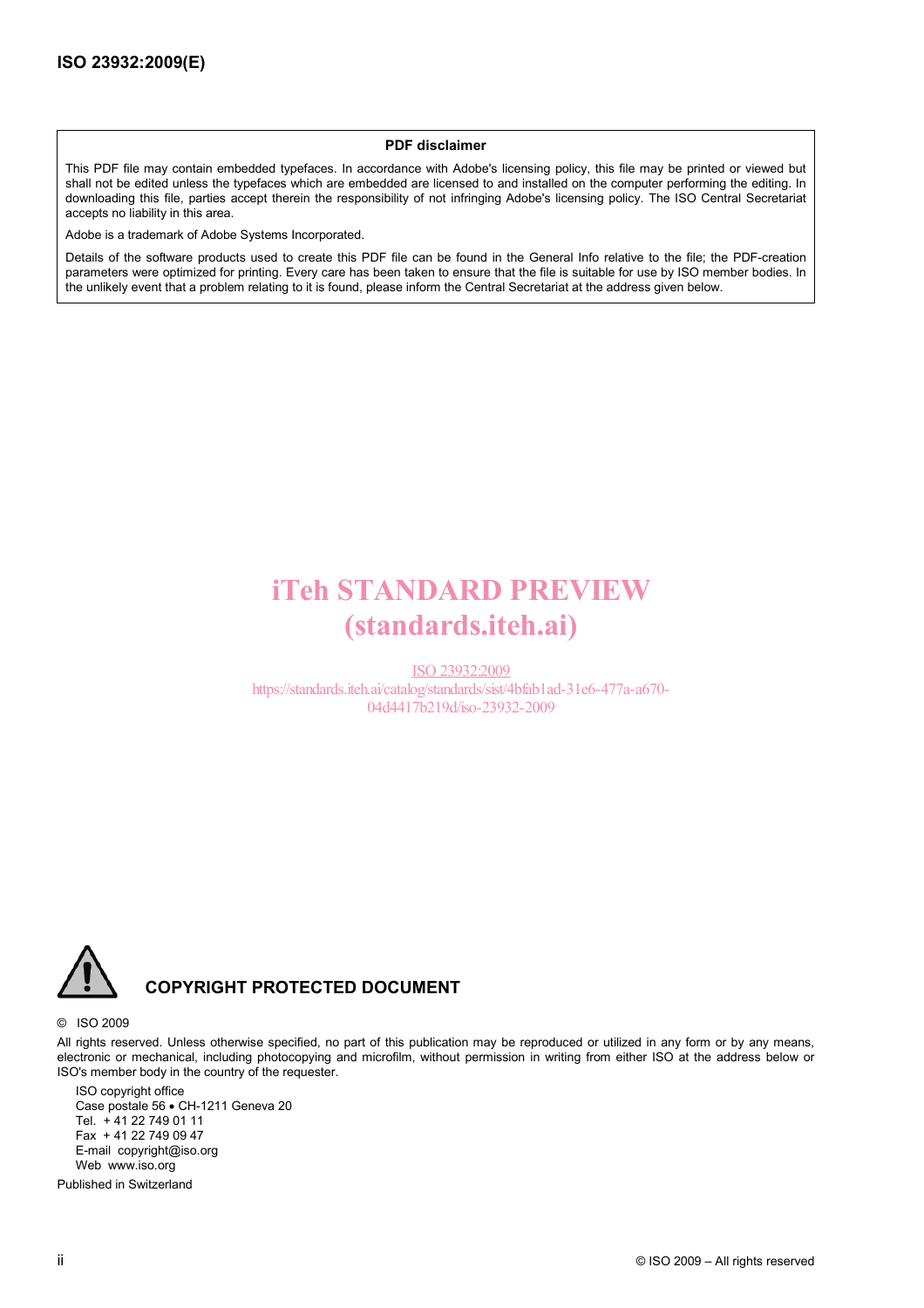## **Contents**

### Page

| 1              |                                                                                               |  |
|----------------|-----------------------------------------------------------------------------------------------|--|
| $\overline{2}$ |                                                                                               |  |
| 3              |                                                                                               |  |
| 4              |                                                                                               |  |
| 5              |                                                                                               |  |
| 6              | Identification of fire-safety objectives, functional requirements and performance criteria  5 |  |
| $\overline{7}$ |                                                                                               |  |
| 8              |                                                                                               |  |
| 9              |                                                                                               |  |
| 10             |                                                                                               |  |
| 11             | Scenario-based evaluation of trial design D PREVIEW                                           |  |
| 12             |                                                                                               |  |
| 13             |                                                                                               |  |
| 14             |                                                                                               |  |
|                |                                                                                               |  |
|                |                                                                                               |  |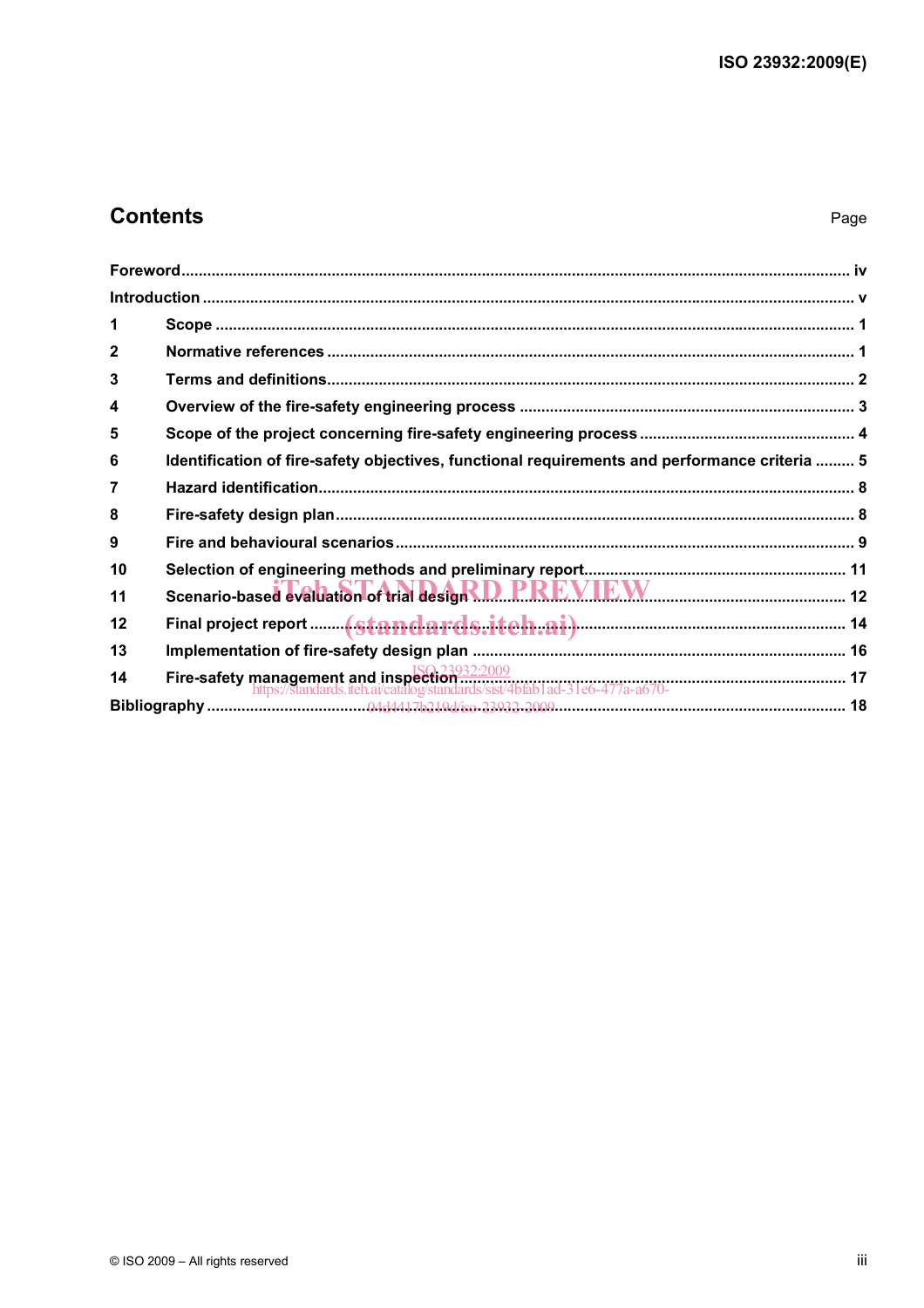### **Foreword**

ISO (the International Organization for Standardization) is a worldwide federation of national standards bodies (ISO member bodies). The work of preparing International Standards is normally carried out through ISO technical committees. Each member body interested in a subject for which a technical committee has been established has the right to be represented on that committee. International organizations, governmental and non-governmental, in liaison with ISO, also take part in the work. ISO collaborates closely with the International Electrotechnical Commission (IEC) on all matters of electrotechnical standardization.

International Standards are drafted in accordance with the rules given in the ISO/IEC Directives, Part 2.

The main task of technical committees is to prepare International Standards. Draft International Standards adopted by the technical committees are circulated to the member bodies for voting. Publication as an International Standard requires approval by at least 75 % of the member bodies casting a vote.

Attention is drawn to the possibility that some of the elements of this document may be the subject of patent rights. ISO shall not be held responsible for identifying any or all such patent rights.

ISO 23932 was prepared by Technical Committee ISO/TC 92, *Fire safety*, Subcommittee SC 4, *Fire safety engineering*.

# iTeh STANDARD PREVIEW (standards.iteh.ai)

ISO 23932:2009 https://standards.iteh.ai/catalog/standards/sist/4bfab1ad-31e6-477a-a670- 04d4417b219d/iso-23932-2009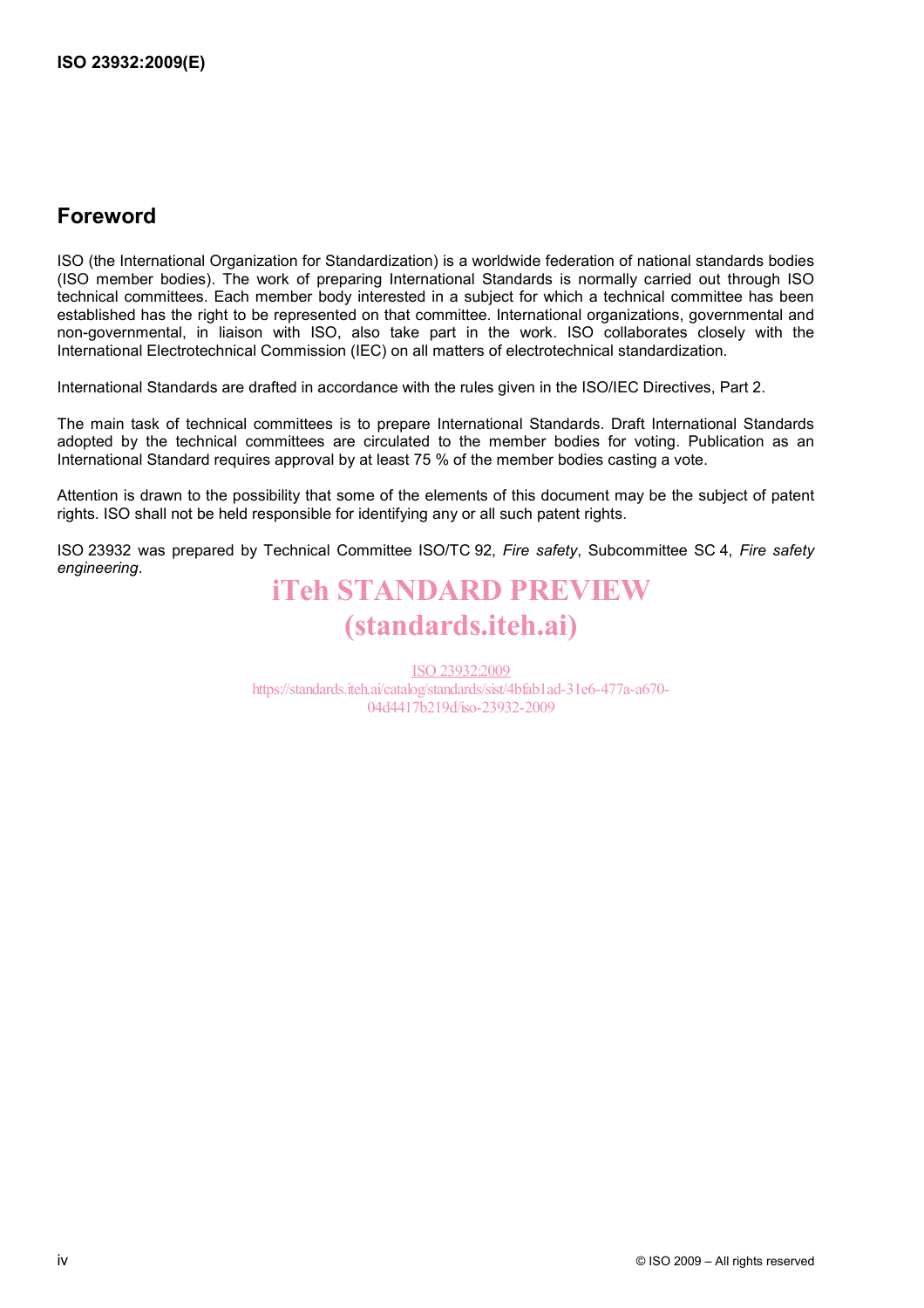### **Introduction**

The vast majority of fire safety designs rely on prescriptive specifications written into regional, national or local regulations. Currently, various engineering approaches are also allowed by these regulations, although information needed for an engineering approach is still generally obtained from conventional test methods. Fire Safety Engineering (FSE) is a discipline increasingly being used throughout the world in support of performance-based design, i.e. the reliance on engineering methods to determine whether a given design meets stated performance objectives. An example of such a concept already in use in the current regulatory environment is the "equivalency concept", where FSE supplements prescriptive design by being applied in a performance-based analysis to specific aspects of a design to obtain "equivalent" performance. The eight parts to ISO/TR 13387 developed by ISO/TC 92/SC 4 have already outlined the fundamental methodologies of FSE.

The difference between prescriptive and performance-based approaches to fire-safety design is highlighted in this International Standard by emphasizing the development of quantifiable fire-safety objectives as the first step in a performance-based analysis. Such objectives can be completely deterministic in nature or contain both deterministic and probabilistic aspects as used in a fire-risk assessment approach.

The new infrastructure of International Standards supporting performance-based fire-safety design consists of two basic types of fire-safety standards:

- a) conceptual standards that describe the underlying concepts and contain general requirements for both engineering and test methods to support performance-based design; these correspond to principle and<br>phenomenon standards in the ISO/TC 92 tramework report: phenomenon standards in the ISO/TC 92 framework report;
- b) standards that adapt the conceptual standards to specific configurations of the built environment, e.g. structural systems, transportation systems and manufacturing processes; these correspond to configuration standards in the ISO/TC 92 framework report? Conceptual standards have the advantage of broad applicability as guides for local/regional adoption and for new types of situations, while configuration standards are more specific and detailed.

This International Standard on general design principles and design philosophy for fire-safety engineering contains a comprehensive overview of the performance-based design process for fire safety and thus represents the type of principle standard discussed in the ISO/TC 92 framework report. As such, it is also a template guiding the development of other standards applicable to a wide range of generic and specific fire-safety design situations. Hence, it is important that this International Standard be viewed as an outline of the fire-safety engineering design process, not as a detailed design methodology.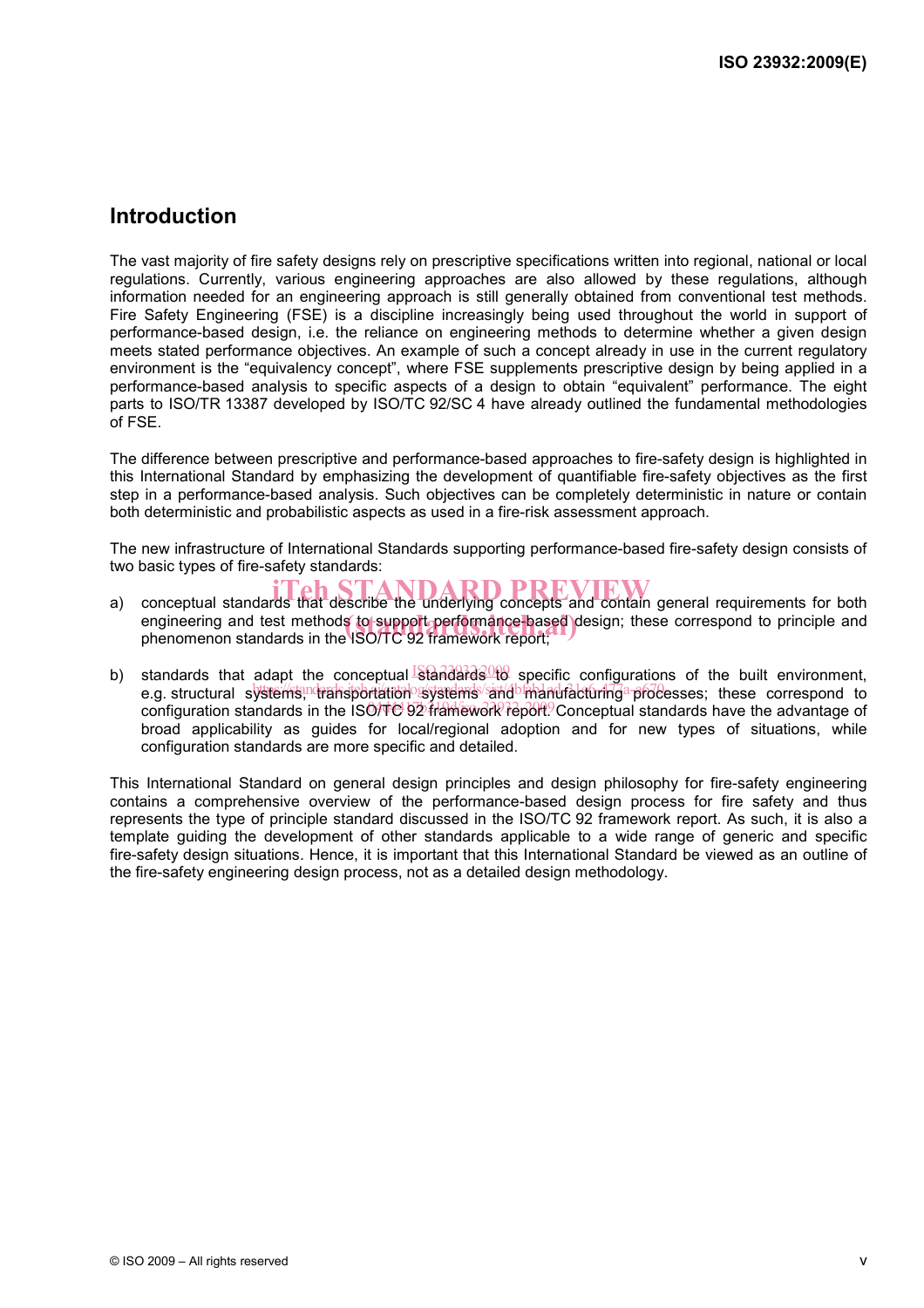# iTeh STANDARD PREVIEW (standards.iteh.ai)

ISO 23932:2009 https://standards.iteh.ai/catalog/standards/sist/4bfab1ad-31e6-477a-a670- 04d4417b219d/iso-23932-2009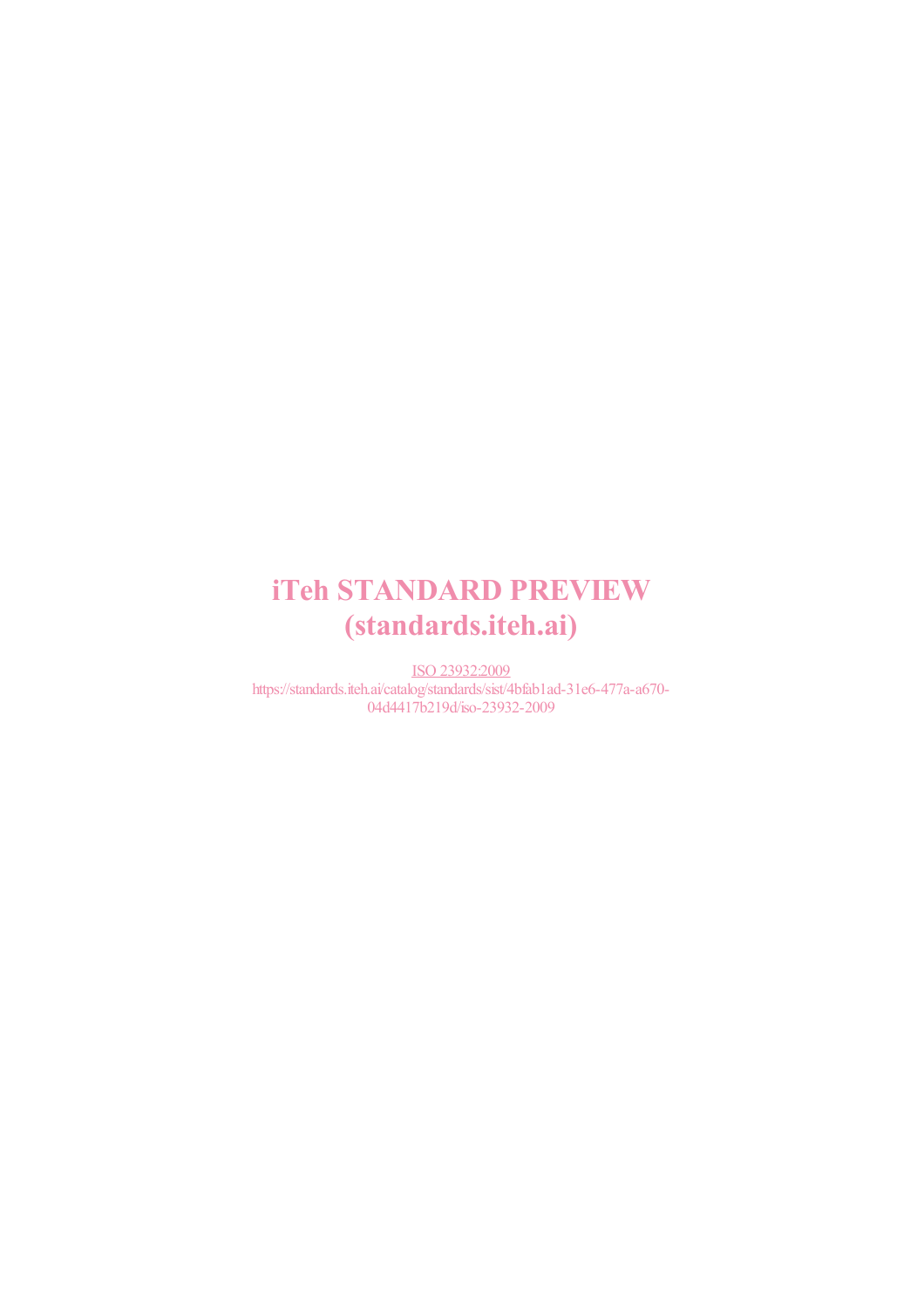# **Fire safety engineering — General principles**

#### **1 Scope**

This International Standard provides general principles for a performance-based methodology for engineers to assess the level of fire safety for new or existing built environments. Fire safety is evaluated through an engineered approach based on the quantification of the behaviour of fire and people and based on knowledge of the consequences of such behaviour on life safety, property and the environment.

This International Standard is not intended as a detailed technical design guide, but does contain the key elements needed by practicing fire safety engineers and peer reviewers (those entities who can be required to review the work of fire-safety engineers) for addressing the different steps and their linkages in a design process. The information contained in this International Standard is intended not only to be useful to engineers directly but also to serve as a template to guide the development of a consistent set of fire-safety engineering documents covering the role of engineering methods and test methods in performance-based design and assessment.

The basic principles of fire-safety design and related fire-safety objectives in this International Standard can be applied in any other document addressing phenomena associated with fire (e.g. fire growth, hot gases and be applied in any other document addressing phenomena associated with fire (e.g. fire growth, not gases and<br>effluents movement, structural and compartmentalization behaviour). Related fire-safety objectives include, for example,

- $-$  safety of life; ISO 23932:2009 https://standards.iteh.ai/catalog/standards/sist/4bfab1ad-31e6-477a-a670- 04d4417b219d/iso-23932-2009
- conservation of property;
- continuity of operations;
- protection of the environment;
- preservation of heritage.

Furthermore, these basic principles can be applied to all configurations of the built environment (e.g. buildings, transportation systems and industrial installations).

Because prescriptive regulations covering fire-safety design will co-exist for some time with performancebased design, this International Standard takes into account that fire-safety designs conforming to prescriptive regulations can become the basis for comparison of engineered designs of new built environments.

#### **2 Normative references**

The following referenced documents are indispensable for the application of this document. For dated references, only the edition cited applies. For undated references, the latest edition of the referenced document (including any amendments) applies.

ISO 13943, *Fire safety — Vocabulary*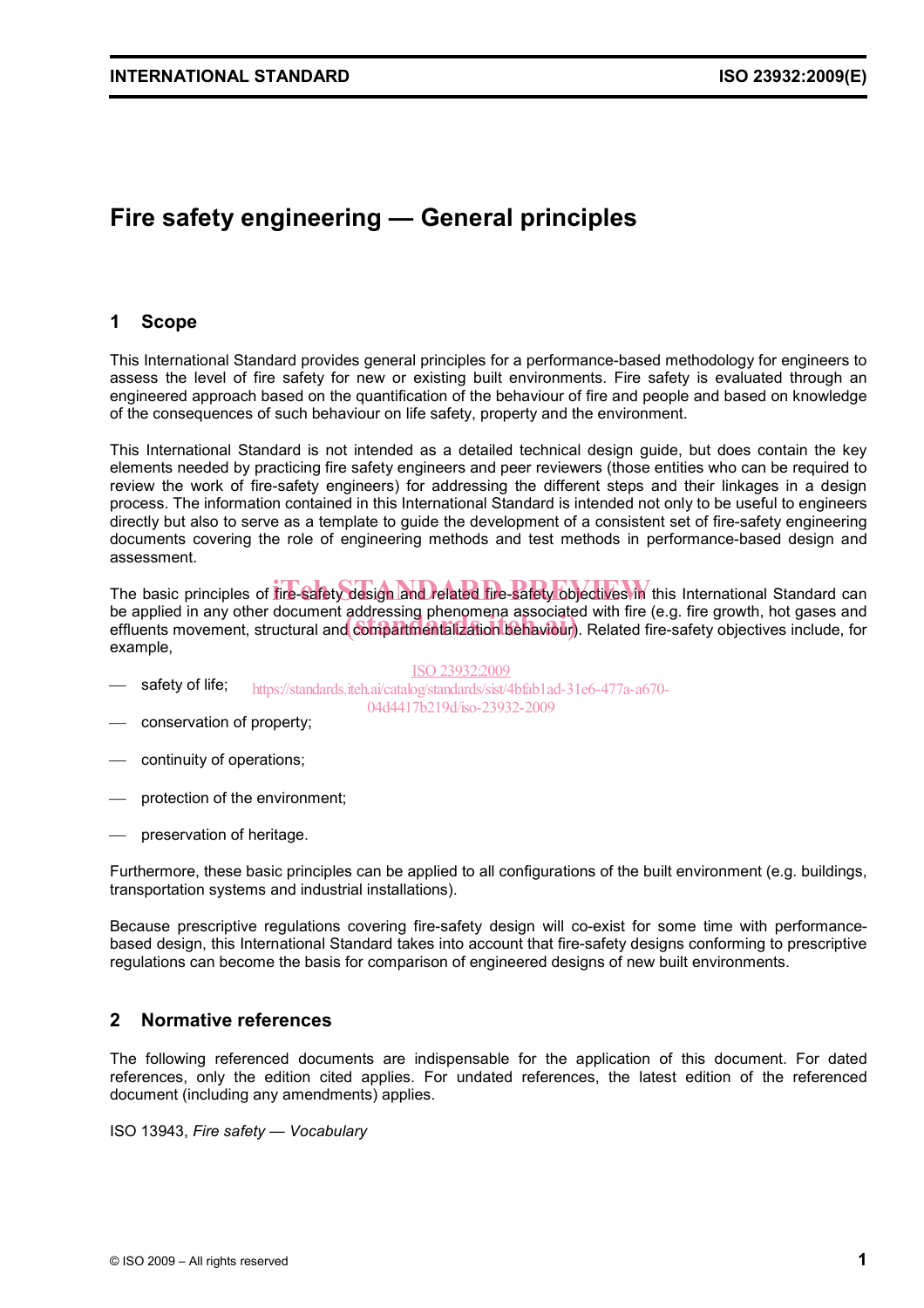### **3 Terms and definitions**

For the purposes of this document, the terms and definitions given in ISO 13943 and the following apply.

#### **3.1**

#### **engineering judgement**

process exercised by a professional or a team of professionals who is qualified by way of education, experience and recognized skills to complement, supplement, accept or reject elements of an engineering analysis

#### **3.2**

#### **fire-safety manual**

#### **fire-safety information system**

document or computer system detailing the fire-safety management procedures intended for implementation on a continuing basis

#### **3.3**

#### **fire-safety strategy**

specification of design functions used in achieving fire-safety objectives that, when fully elaborated and specified, forms the basis for a trial design

#### **3.4**

#### **functional requirement**

statement of the means to achieve specified fire-safety objectives, taking into account the features of a built environment

### iTeh STANDARD PREVIEW

NOTE Mandatory functional requirements are required by building codes or national regulations; voluntary functional NOTE Mandalory functional requirements are required by building codes of that<br>requirements are expressed by other interested/affected parties. **CS.ITEN.ai**)

#### **3.5**

#### **interested/affected party**

#### ISO 23932:2009

mieresteuranected party<br>party that is impacted by a fire safety design, including property owners and other property stakeholders, or party that is impacted by a me salety design, implying property, owner,<br>authority having jurisdiction in charge of the public health and welfare

#### **3.6**

#### **mandatory objective**

fire-safety objective, such as life safety and protection of the environment, which is required by building codes or national regulations

#### **3.7**

#### **performance criteria**

quantitative engineering specifications that form an agreed basis for assessing the safety of a builtenvironment design

#### **3.8**

#### **safety factor**

multiplicative adjustment applied to calculated values to compensate for uncertainty in methods, calculations, input data and assumptions

#### **3.9**

#### **trial design**

design chosen for the purpose of making a fire-safety engineering analysis

#### **3.10**

#### **uncertainty**

quantification of the systematic and random error in data, variables, parameters or mathematical relationships, or of a failure to include a relevant element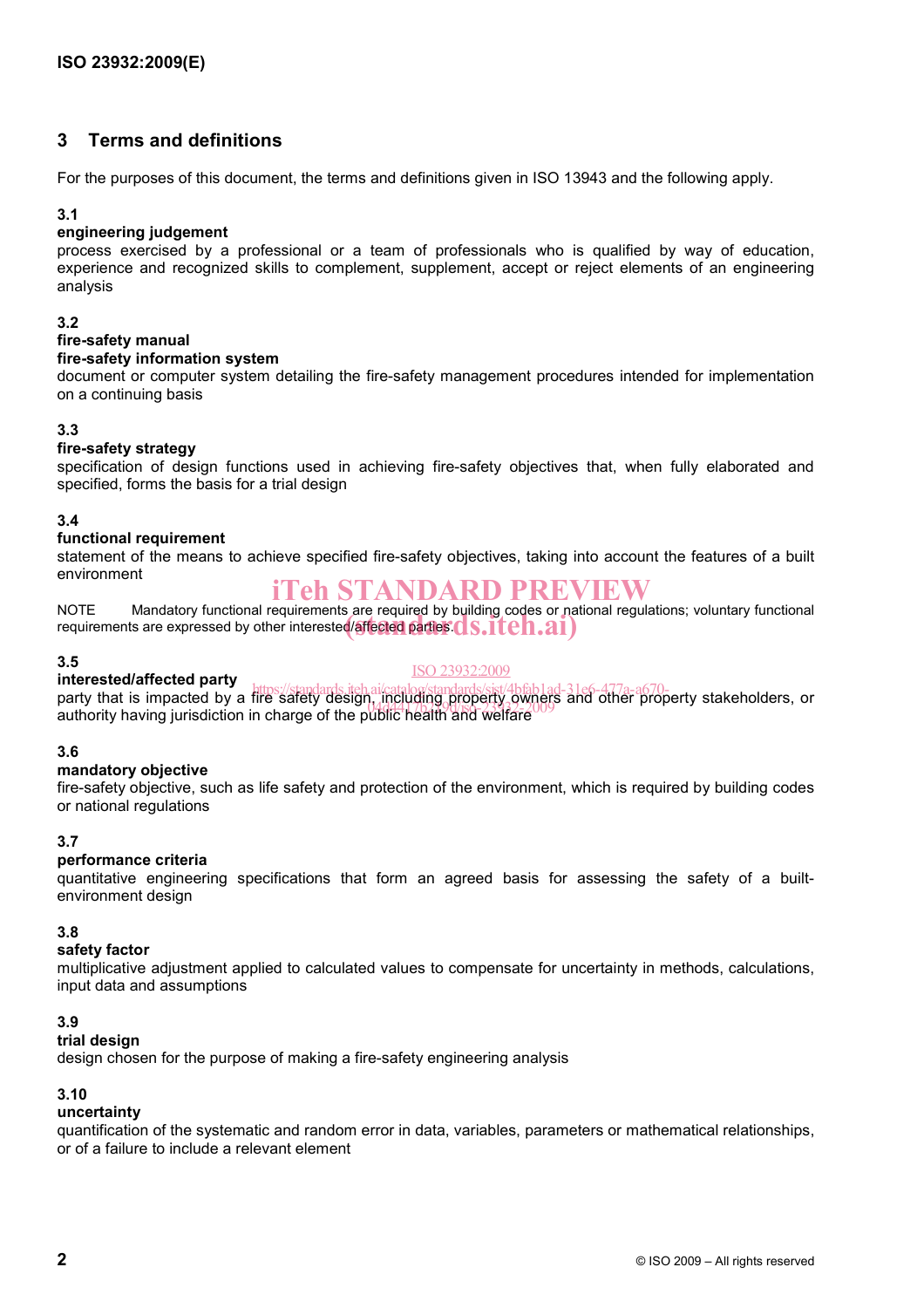#### **3.11**

#### **validation**

〈fire calculation model〉 process of determining the degree to which a calculation method is an accurate representation of the real world from the perspective of the intended uses of the calculation method, such as confirming the correct assumptions and governing equations implemented in a model when applied to the entire class of problems addressed by the model

#### **3.12**

#### **verification**

〈fire calculation model〉 process of determining that a calculation method implementation accurately represents the developer's conceptual description of the calculation method and the solution to the calculation method

NOTE The fundamental strategy of verification of computational models is the identification and quantification of error in the computational model and its solution.

#### **3.13**

#### **voluntary objective**

fire safety objectives that are requirements expressed by interested/affected parties beyond mandatory objectives

#### **4 Overview of the fire-safety engineering process**

Fire is a complex phenomenon that imposes fluid-dynamic, thermal, mechanical and chemical actions (loads) on a built environment, on occupants or users of a built environment and on fire services. Therefore, it is on a built environment, on occupants of users of a built environment and on the services. Therefore, it is<br>essential that the fire-safety design process outlined in this International Standard be an integral part of all construction projects involving aspects that cannot be adequately accommodated by prescriptive construction projects involving aspects that cannot be adequately accommodated by prescriptive<br>requirements. The fact that fire actions (loads) can lead to changes that alter subsequent fire behaviour, with a resulting modification of the fire action (load), makes the interaction of fire-safety design with all other component design features essential during the life of a project. For example, boundaries can rupture in response to a fire, which can allow the introduction of additional ventilation causing an increase in fire intensity. The actions of building occupants  $q^{\text{cap}}_1$  also influence the fire development by opening or closing doors/windows or by attempting to fight the fire.

The chart in Figure 1 is an outline of the fire-safety engineering process (design, implementation and maintenance) of a built environment, with reference to clause numbers where the process is explained in more detail.

Figure 1 shows the various steps required for the development of a fire-safety engineering process that fully meets the objectives of all interested/affected parties. After having defined accurately the scope of the project (Clause 5), the first step (Clause 6) involves the development of fire-safety objectives, related functional requirements and quantitative performance criteria for the various design functions (e.g. fire protection) that are required to achieve the fire-safety objectives. A specific fire-safety design plan is then developed (Clause 8), containing trial design elements that can potentially satisfy the quantitative performance criteria according to a preliminary hazards identification (Clause 7). It is necessary to agree on a set of design fire scenarios that can be used to challenge the performance of these design functions (Clause 9). Whether the performance criteria are, in fact, satisfied is determined by an engineering analysis of the trial design, as described in Clause 11, making use of engineering methods selected as indicated in Clause 10. If the performance criteria are not satisfied by the trial design, modifications are required until a final design plan in line with requirements is achieved. The final project report, including the necessary documentation, is produced and validated (Clause 12). The implementation of this final design plan leading to the erection of the built environment is discussed in Clause 13. Even after implementation is complete, the fire-safety engineering process continues with periodic inspections and ongoing fire-safety management procedures as described in Clause 14.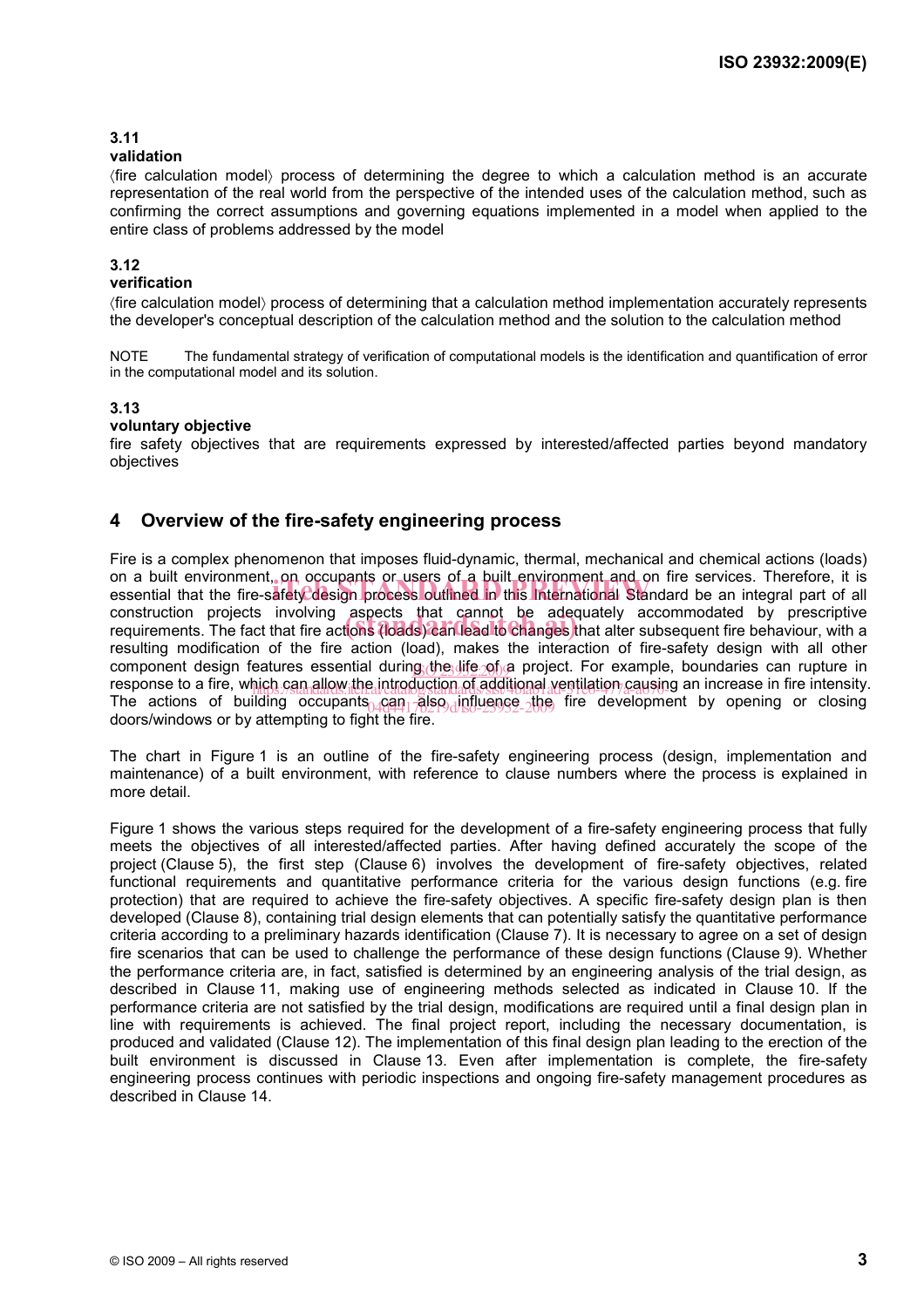

**Figure 1 — Flowchart illustrating the fire-safety engineering process — Design, implementation and maintenance** 

### **5 Scope of the project concerning fire-safety engineering process**

The fire-safety engineering process should be initiated at the earliest stage of a project (that may include, for example, architectural concept design, structural, ventilation, plumbing, electrical designs) for a new built environment, to modify or refurbish an existing built environment or to evaluate compliance with updated regulations. Fire-safety design should be integrated fully with all other engineering design specialties throughout such a project. The requirement for this type of integration is obvious when considering, for example, how the result of acoustic or thermal engineering (introduction of flammable sound/heat absorbing materials) or enhancement of security (limitation of methods of egress) can introduce unintended fire-safety design problems.

To facilitate the determination of actions (loads) on a new built environment due to a fire, it is necessary for a preliminary design plan to be made available to fire-safety designers. This preliminary plan should contain information about the purpose/function of each part of the design, dimensions of each part of the design (including openings) and a description of the anticipated location of all fixtures, furnishings, decorations, equipment and combustible products planned for installation, stored or used in the new built environment, as well as the description and analysis of processes for industrial installations. When dealing with the refurbishment of an existing built environment, it is necessary to provide the same kinds of information. In this case, it is not a preliminary plan but the description of the existing components that provides the basis.